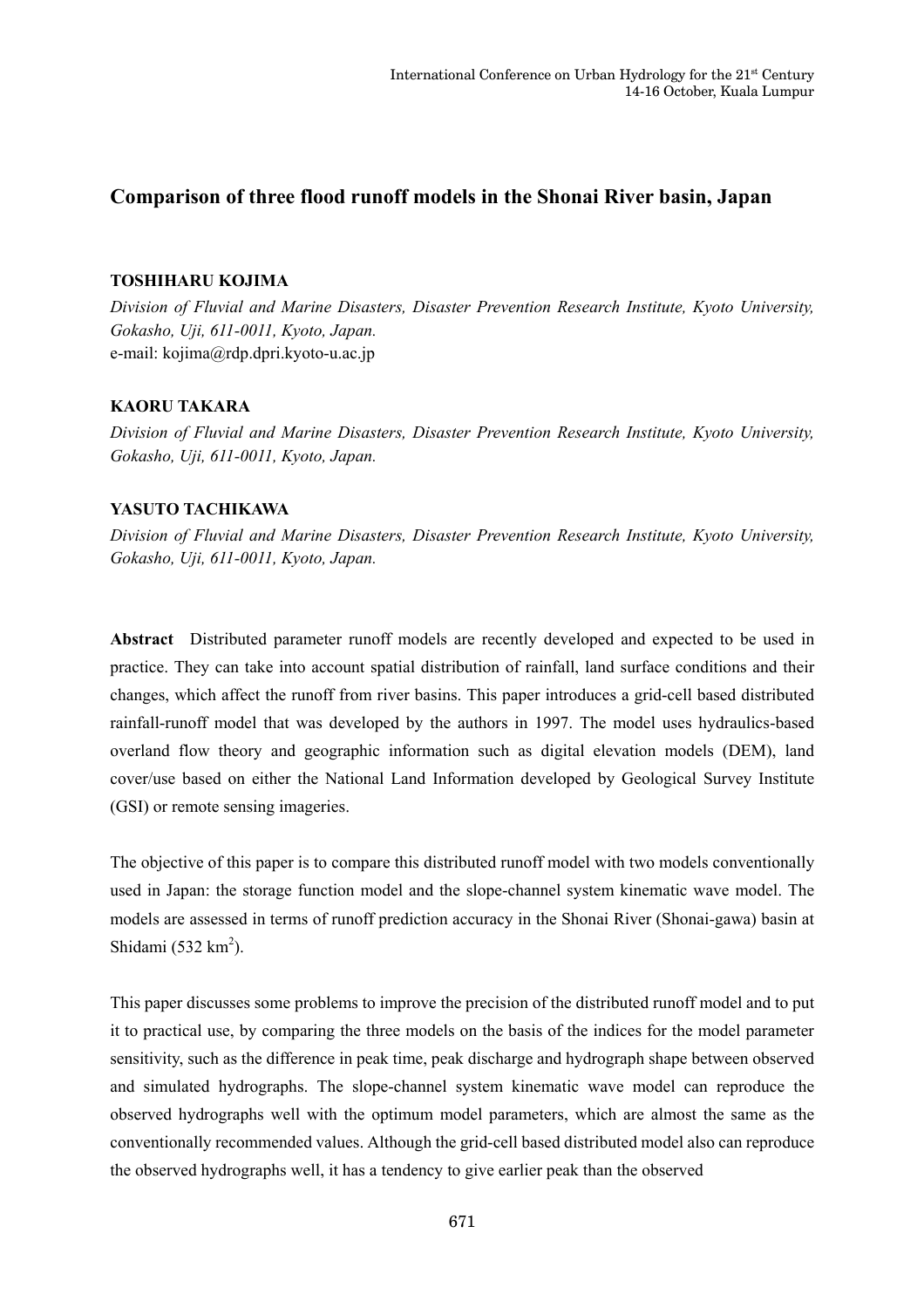one. Further investigation is necessary to improve this tendency by adjusting the roughness coefficient of channel much affecting the peak time. In the storage function model, the optimum parameters depend on flood events. Variation in optimum parameters is greater than the other runoff models.

Key word grid-cell based distributed model; storage function model; kinematic wave model; GIS; DEM

# **INTRODUCTION**

Distributed parameter runoff models are recently developed and expected to be used in practice. They can take into account spatial distribution of rainfall, land surface conditions and their changes, which affect the runoff from river basins. The authors developed a grid-cell based distributed rainfall-runoff model in 1997. The model which is physically-based uses geographic information such as digital elevation models (DEM), land cover/use based on either the National Land Information developed by Geological Survey Institute (GSI) or remote sensing imageries. However, the accuracy and practicality of the distributed runoff model has not been sufficiently confirmed.

This paper compares the conventional lamped model with the distributed runoff model, and discusses some problems to improve the precision of the distributed runoff model and to put it to practical use. The following three runoff models are compared in this paper.

- storage function model
- slope-channel system kinematic wave model
- grid-cell based distributed runoff model

# **TEST SITE AND DATA**

The Shonai River basin is about  $1,010 \text{ km}^2$ . Its lower basin is almost urbanized area, while 70% of its upper basin is forest area, 15% is urbanized area and 15% is other land use area. It is expected to expand the urbanized area in the both of upper and lower basin. Figure 1 shows the location of the precipitation stations (raingauges) and the discharge sites (gauging stations) in the Shonai River basin. Discharge is observed at Shidami, Tajimi, Toki and Mizunami. The test basin in this study is about 532  $km^2$  at Shidami upper site in the Shonai River basin. There are ten precipitation stations in the test basin. The runoff models are applied to seven flood events (see Table 1). These flood events have relative large ones from 1990 to 1995. Most of the events are the annual maximum peak discharge.

Effective rainfall is estimated with the rainfall-retention curves (Figure 2), which were obtained for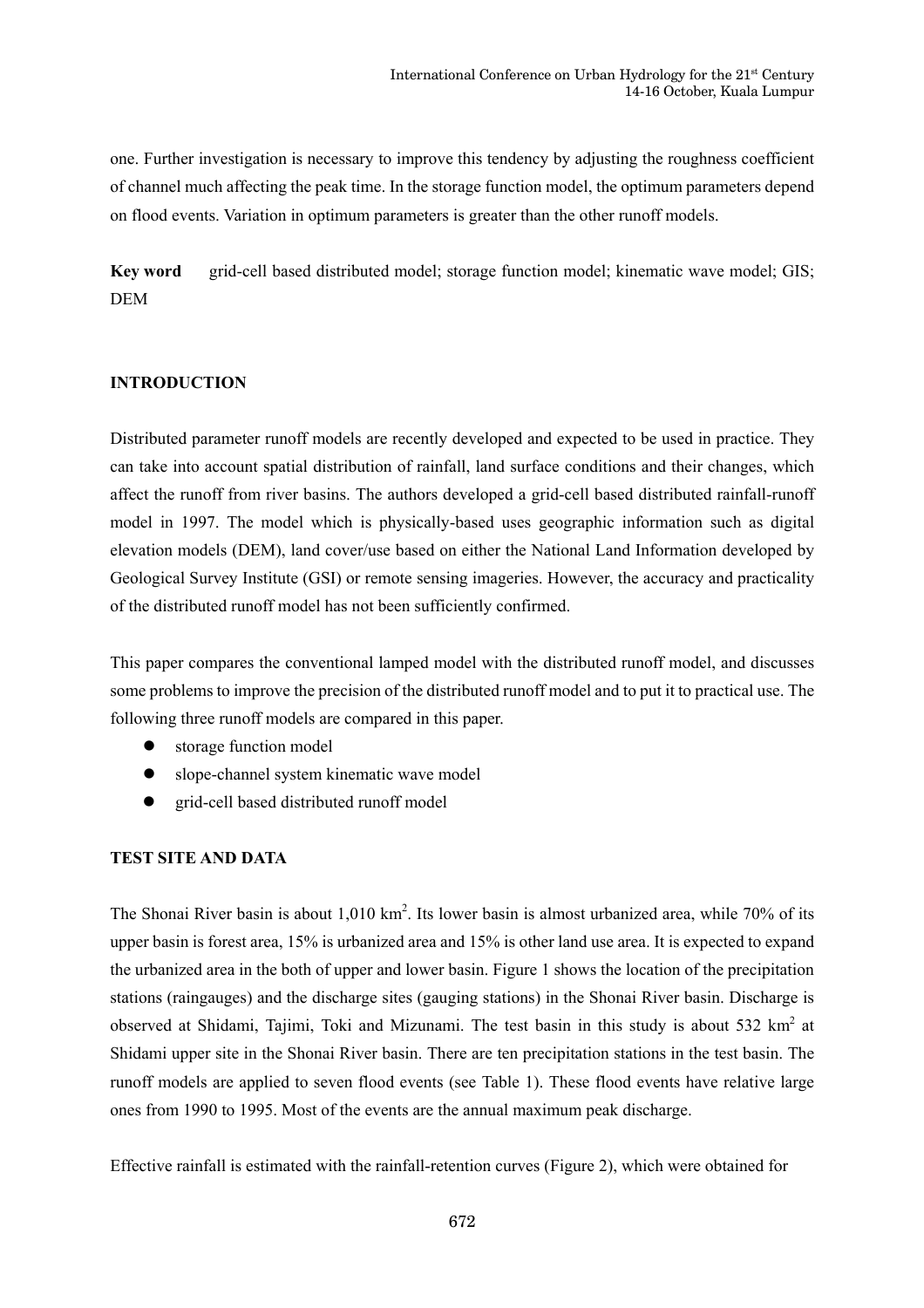urban, paddy and bare land at Uji, Kyoto, Japan, and for forest at the Takatoki River, Shiga, Japan (Chikamori *et al*., 1998). The base flow - direct flow separation is based on the following concept. The base flow increases from the time which the hydrograph begins to increase, and it decreases after the peak time (Figure 3). The land use area rates of each sub basin, each slope and each cell are determined using the Digital National Land Information (KS-202-1; 100-m grid land use data). These land use rates are used to determine the amount of the effective rainfalls and the model parameters. For example, if the forest area and the urbanized area are 70% and 30% respectively, and the equivalent roughness coefficient of forest class and urban class are 0.5 and 0.25 respectively, the equivalent roughness coefficient at the cell is  $0.5 \times 70\% + 0.25 \times 30\% = 0.425$ .



**Figure 1. Test basin.**

| Table 1. Flood event list. |  |  |  |  |
|----------------------------|--|--|--|--|
|----------------------------|--|--|--|--|

| N <sub>0</sub> | Date      | Biwajima       | Tajimi         |
|----------------|-----------|----------------|----------------|
| Flood 0        | 17/9/1990 | annual maximum | annual maximum |
| Flood 1        | 18/9/1991 | annual maximum | annual maximum |
| Flood 2        | 9/9/1993  | annual maximum |                |
| Flood 3        | 14/9/1993 |                | annual maximum |
| Flood 4        | 16/9/1994 |                |                |
| Flood 5        | 29/9/1994 | annual maximum | annual maximum |
| Flood 6        | 2/7/1995  | annual maximum | annual maximum |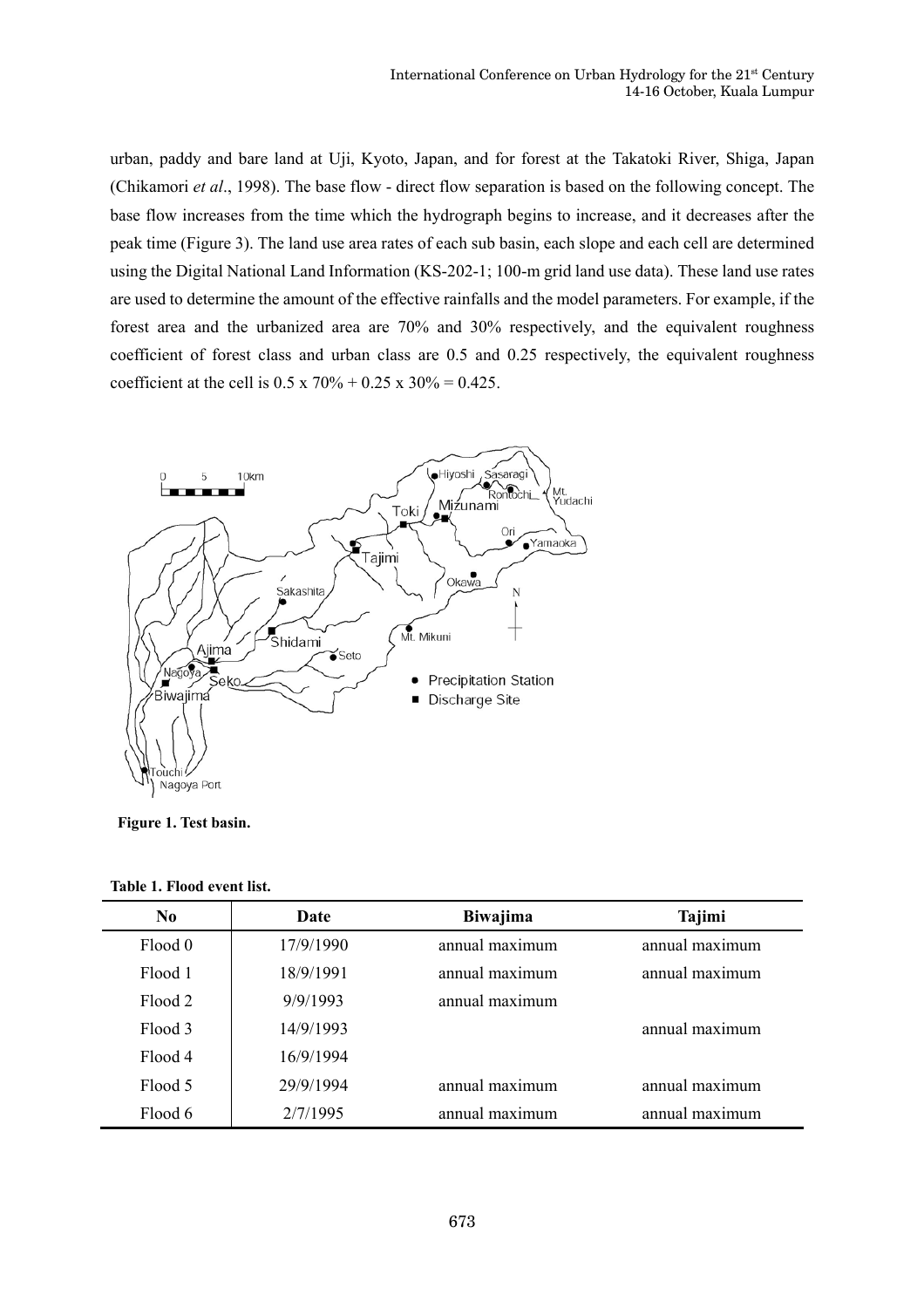

**Figure 2. Rainfall-retention curves of each land use class.**



**Figure 3. Illustration of base flow and direct flow separation.**

# **EVALUATION OF EACH MODEL**

Three runoff models are applied to the seven past flood events and simulate the hydrographs which are compared with the observed hydrographs. The model parameters are optimized by evaluating the conformity of the observed and simulated hydrographs. The following five indices are used to evaluate the models in terms of the accuracy of simulated hydrograph.

- z **COR:** Correlation coefficient between observed and simulated hydrographs during the runoff event
- **MIRE:** Mean relative error between observed and simulated hydrographs during the runoff event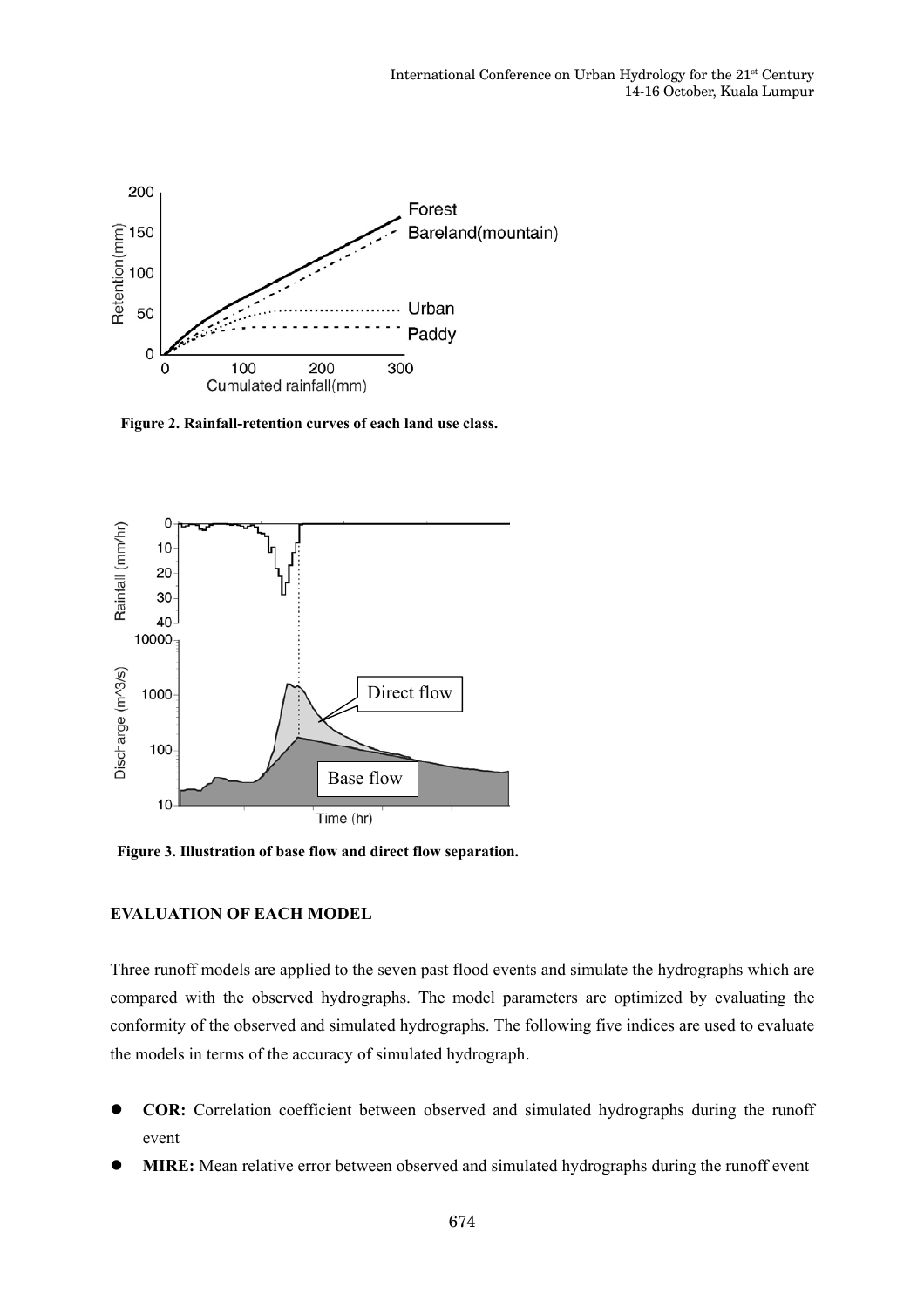- **R.RMSE:** Relative root mean square error between observed and simulated hydrographs during the runoff event
- **TE:** Peak time error
- **RPE:** Relative peak discharge error

*Storage function model.* In the storage function runoff model, the storage-discharge relation is given as follows.

$$
S = Kq^{P}
$$

$$
\frac{\partial S}{\partial t} = r_e(t - T) - q
$$

where *S* is volume of storage, *q* is direct discharge, *K* and *P* are model parameters,  $r_e$  is effective rainfall, *t* is time and *T* is the so-called delay time.

The practical rainfall-runoff model for flood prediction in the Shonai River basin has been constructed by the Shonai River Work Office, Ministry of Land, Infrastructure and Transport (MLIT), Japan. The model divides the whole basin into twenty sub-basins and six stream sections. The storage function model estimates the discharge volume in each sub-basin and each stream section. The model parameters *K* and *P* have been calibrated by the Office using historical hydrological data. The authors simulated the hydrographs using the storage function model with the fixed value of P and the 0.1 to 1.0 times of *K* in the study area. Figure 4 is the variations of the evaluation indices for Flood 1. Figure 4 shows that if we use 0.2 x *K* as the value of *K*, we may minimize the error between observed and simulated hydrographs (see COR, MRE, R.RMSE in Figure 4).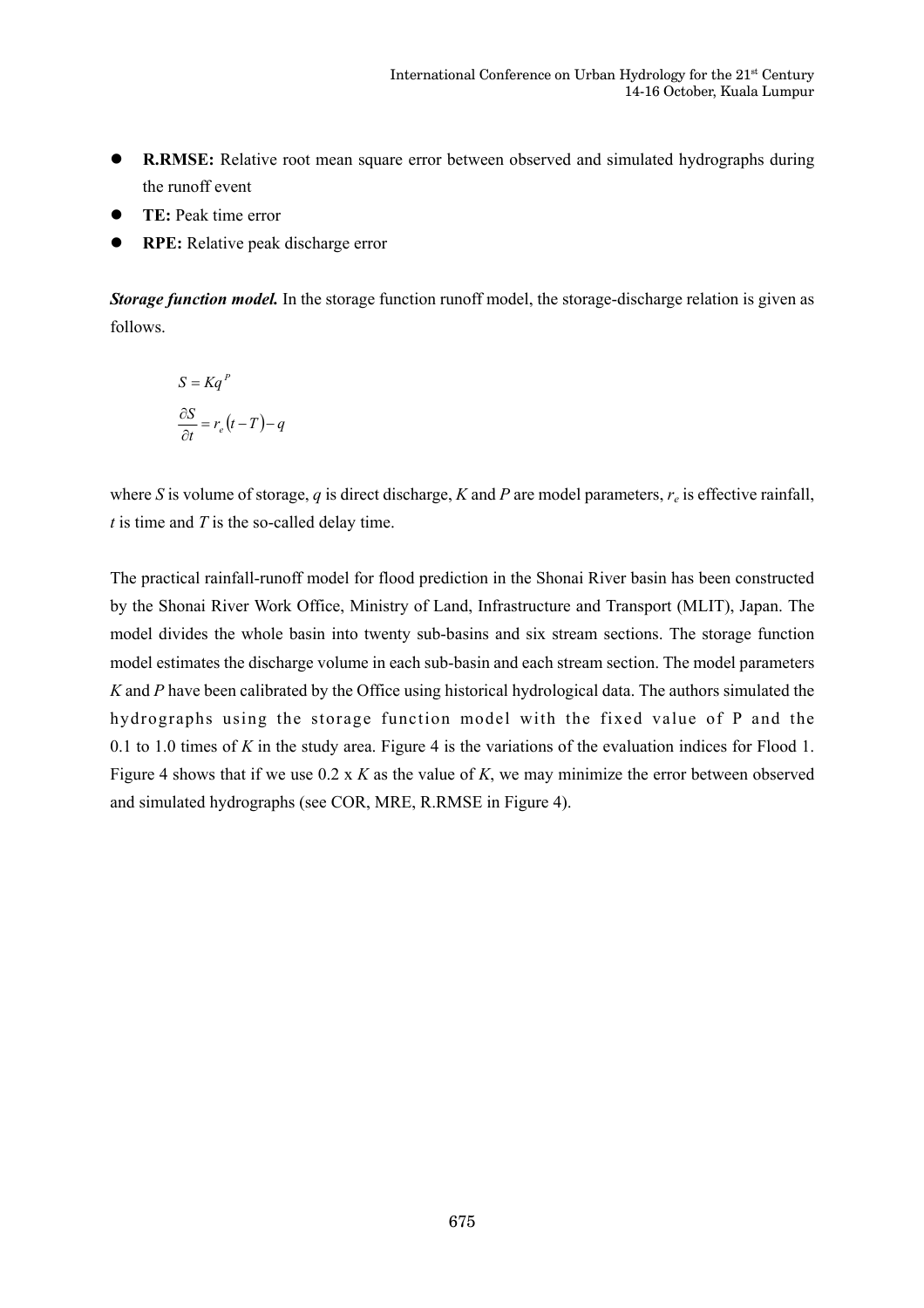

**Figure 4. Variations of the evaluation indices of the storage function model for Flood 1. The horizontal axis shows a magnification of K value.**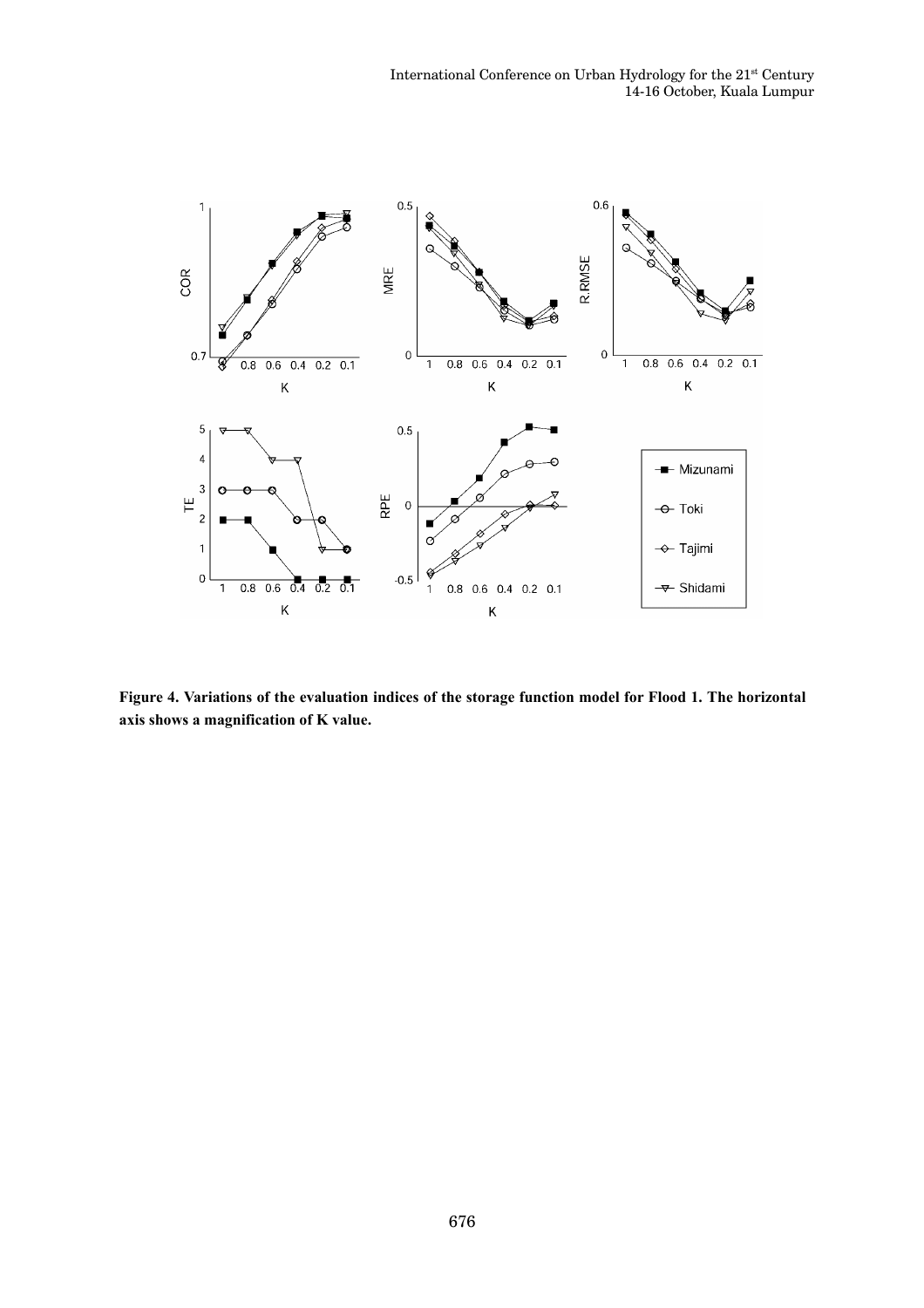

**Figure 5. Variations of the three evaluation indices of the storage function model.**

The authors also simulated the hydrographs with the storage function model, using the 0.05, 0.1, 0.2, 0.4, 0.6, 0.8, 1.0, 1.5 and 2.0 times of *K* in the study area. Figure 5 shows the variations of COR, MRE and R.RMSE at Shidami. Figure 5 shows that the optimum magnification factors of *K* are about 0.2 for Flood 2, about 0.2 to 0.4 for Flood 3, about 0.4 to 0.6 for Flood 4 and about 0.4 to 0.6 for Flood 5 respectively. The optimum parameters of the storage function model change much depending on the flood events.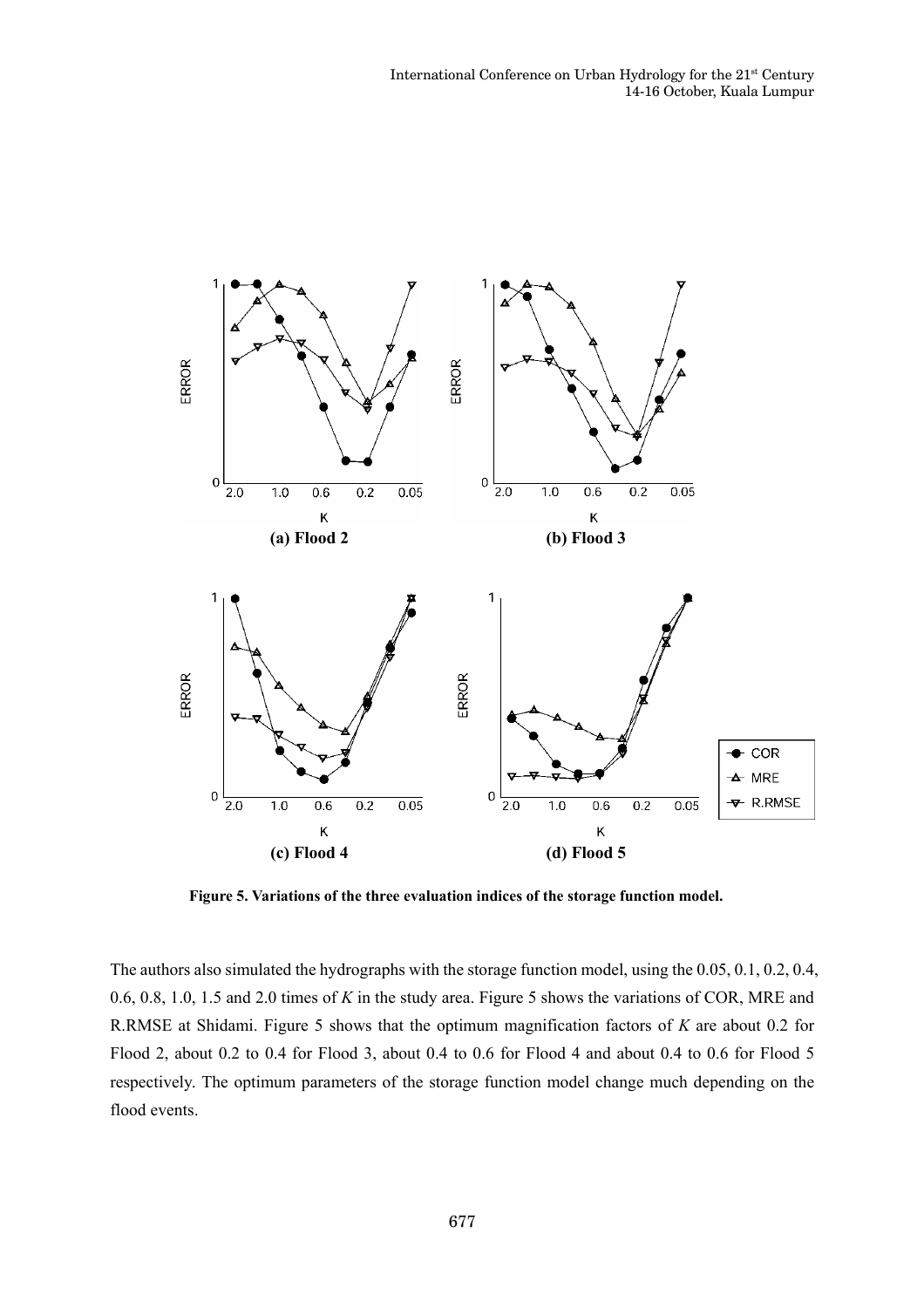Although we used effective rainfall produced with the rainfall-retention curve, effective rainfall often used in practical work by the MLIT is based on a combination of the runoff ratio and the saturated rainfall, in the Shonai River basin. Figure 6 represents how the determination of the effective rainfall



**Figure 6. Application of the storage function model to Flood 1 and Flood 4. The upper panels are rainfall rate, the middle panels are hydrographs obtained by using the effective rainfall conventionally used, and the lower panels are using the modified effective rainfall (produced with the rainfall-retention curve).**

affects the simulated hydrographs. The upper panels are rainfall rate, the middle panels are the simulated hydrograph with the effective rainfall using the runoff ratio and the saturated rainfall, and the lower panels with the rainfall-retention curve. The traditional model underestimates the peak volume for the short-term rainfall concentration events (such as Floods 0, 1, 2, 3, and 5), and overestimates the peak volume for the long-term rainfall continued events (such as Floods 4 and 6). Figure 6 shows that the storage function model needs to optimize the model parameters by the flood events because the peak volume depends on the events.

*Slope-channel system kinematic wave model.* The slope-channel system model considers a sub-basin as the river channel section and the rectangular slopes at its both sides, in which the kinematic wave model is applied to simulate overland flow. This runoff model requires the topographical properties of the land surface, such as slope angle, slope length and river length. These topographical properties are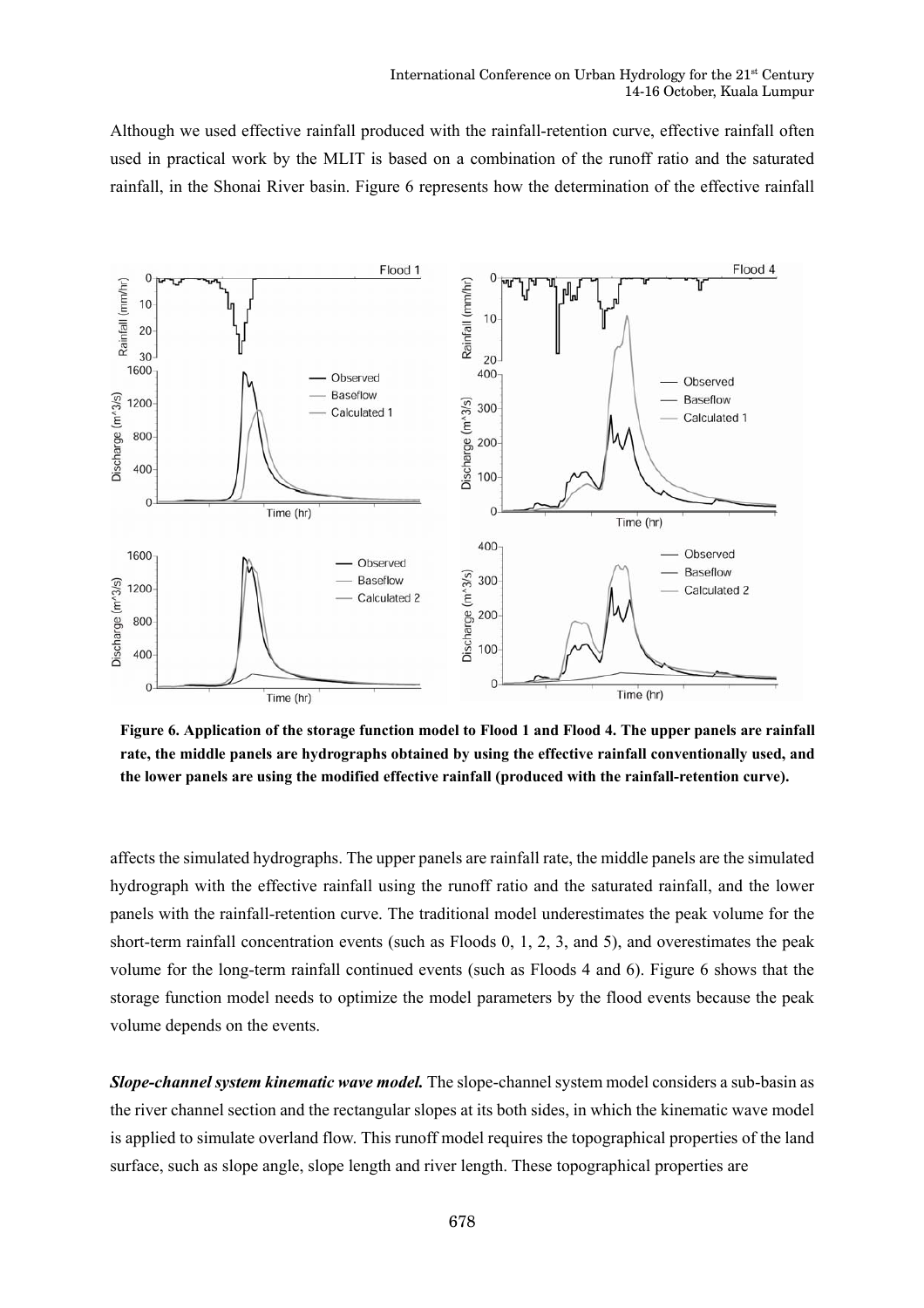automatically calculated by tracing the drainage path based on DEM. The drainage path is produced from a 50-m DEM. This paper investigates the sensitivity of the equivalent roughness, which represents land use class of each slope. The land use is classified into six categories in this study area. The authors only checked about the model parameters of urban, river and forest, which affect the simulated hydrograph most. The fixed values of each land use class are 1.0, 0.05, 0.3, 1.5 and 0.025



**Figure 7. Variations of the evaluation indices of the slope channel system kinematic wave model for Flood 1. The horizontal axis shows different equivalent roughness coefficients for forest class, while other parameters are fixed.**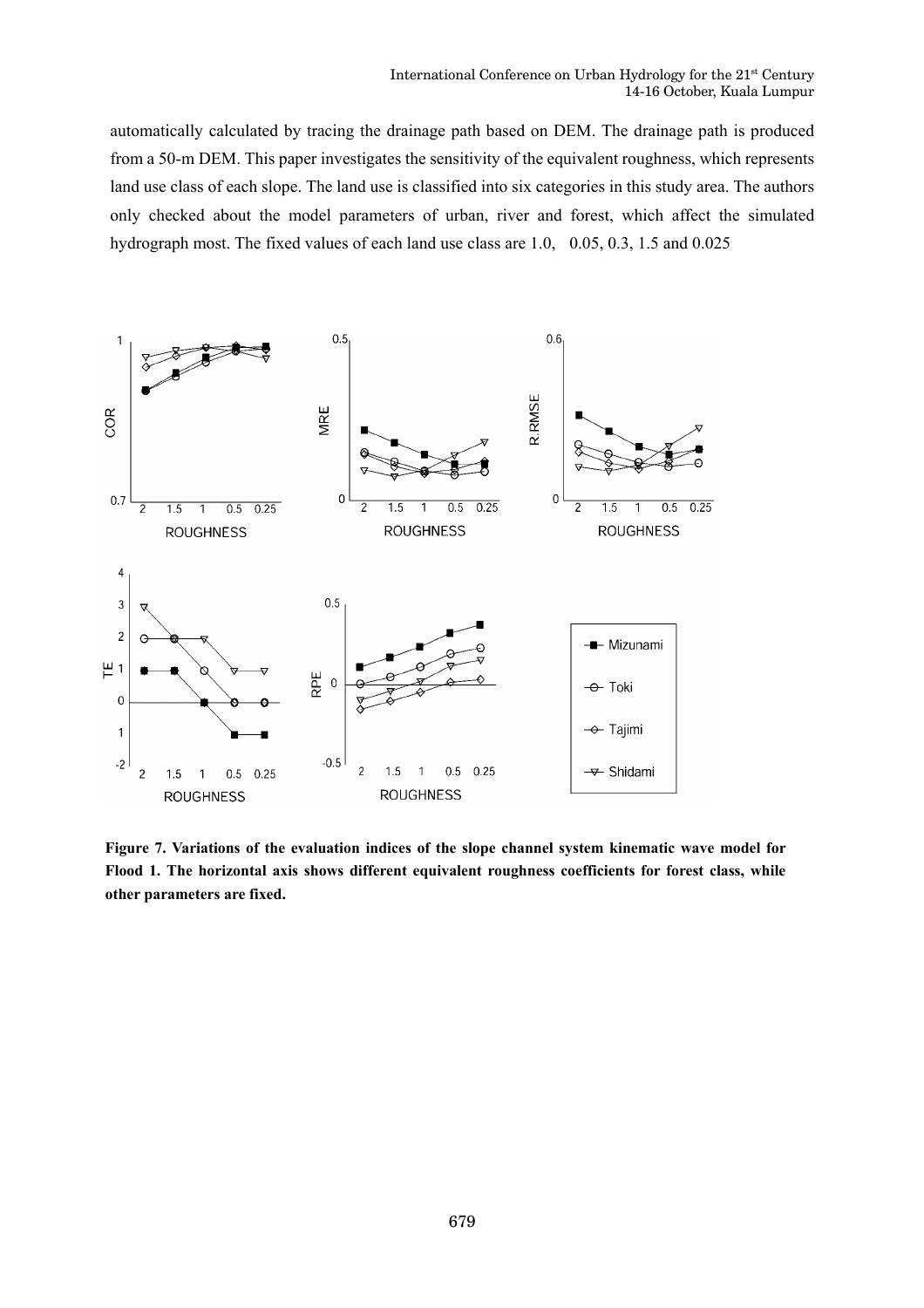

**Figure 8. Variations of the evaluation indices of the slope channel system kinematic wave model for Flood 1. The horizontal axis shows different equivalent roughness coefficients for river class, while other parameters are fixed.**



**Figure 9. Variations of the evaluation indices of the slope channel system kinematic wave model for Flood 1. The horizontal axis shows different equivalent roughness coefficients for urban class, while other parameters are fixed.**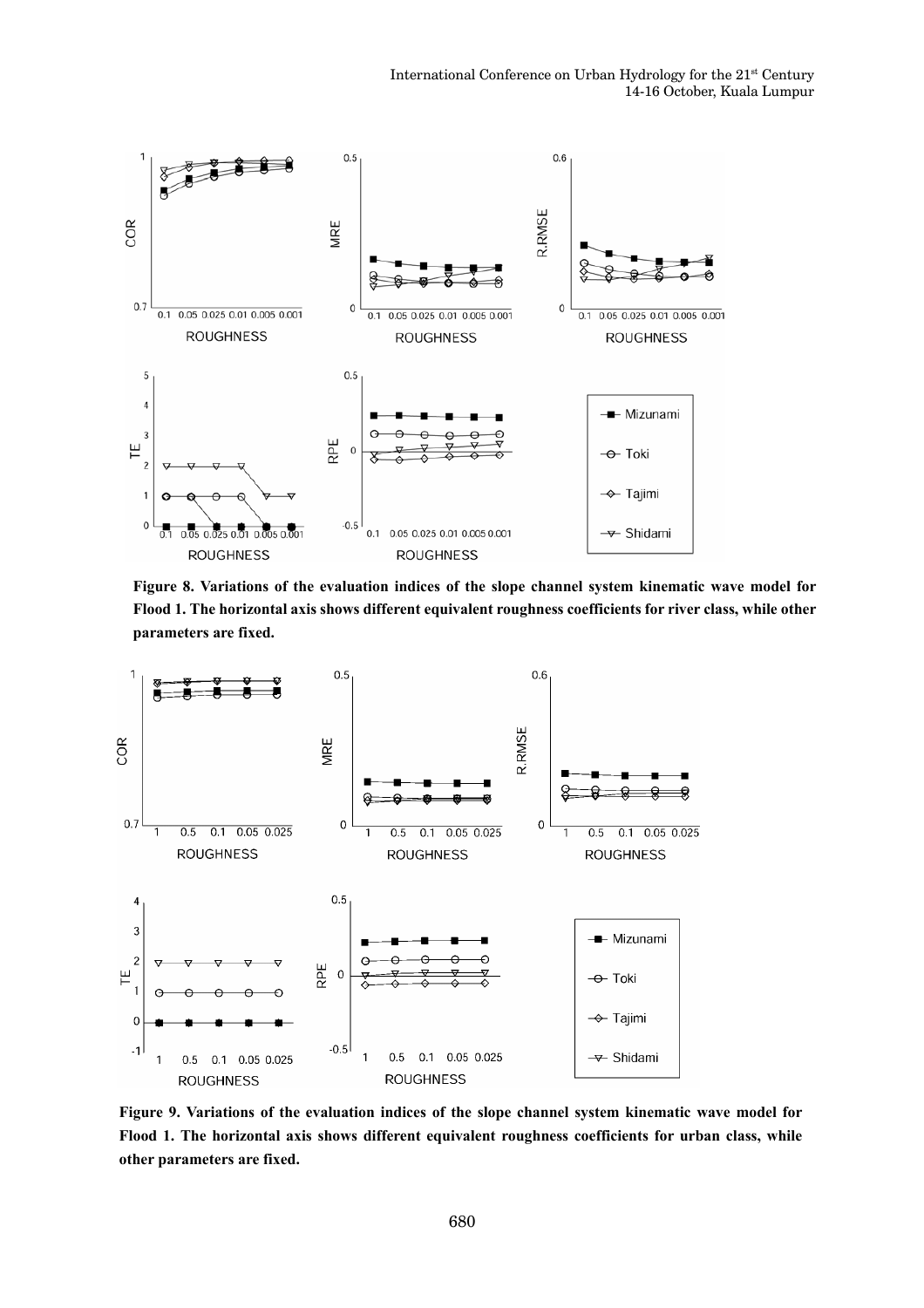for 'forest', 'urban', 'grass', 'paddy field' and 'river' respectively. These values are conventionally used in Japan (River Bureau, Ministry of Construction, 1998).

Figure 7 shows the variations of the evaluation indices when the equivalent roughness coefficient of forest class varies 0.25 to 2.0 for Flood 1. The variations of the evaluation indices in Figure 7 such as COR, MRE, R.RMSE and RPE show that the accuracy of the simulated hydrograph at Shidami gets worse when the equivalent roughness coefficient of forest class is smaller than 1.0. Figure 8 shows the variations of the evaluation indices if the equivalent roughness coefficient of river class is 0.001 to 0.1 for the Flood 1. Figure 9 shows the variations of the evaluation indices if the equivalent roughness coefficient of urban class is 0.025 to 1.0 for the Flood 1. The variations of the roughness coefficient of river and urban classes almost never affect the values of the evaluation indices.

*Grid-cell based distributed runoff model.* The grid-cell based distributed runoff model which was developed by the authors in 1997. This model has the following features (Kojima *et al*., 1998).

- 1) A *d*-m square area on a node point of a *d*-m DEM is considered as a sub-basin, which is called a cell. The whole of river basin consists of many square cells.
- 2) A DEM produces drainage paths. A drainage path connects upper cell with lower cell. A discharge from upper cell to lower cell flows to only one direction of eight neighborhood cells.
- 3) In each cell, the total amount of outflows from upper cells is the inflow to the cell, and the outflow from the cell is calculated using the kinematic wave model with the inflow and the rainfall over the cell.



**Figure 10. Illustration of a grid-cell based distribution runoff model.**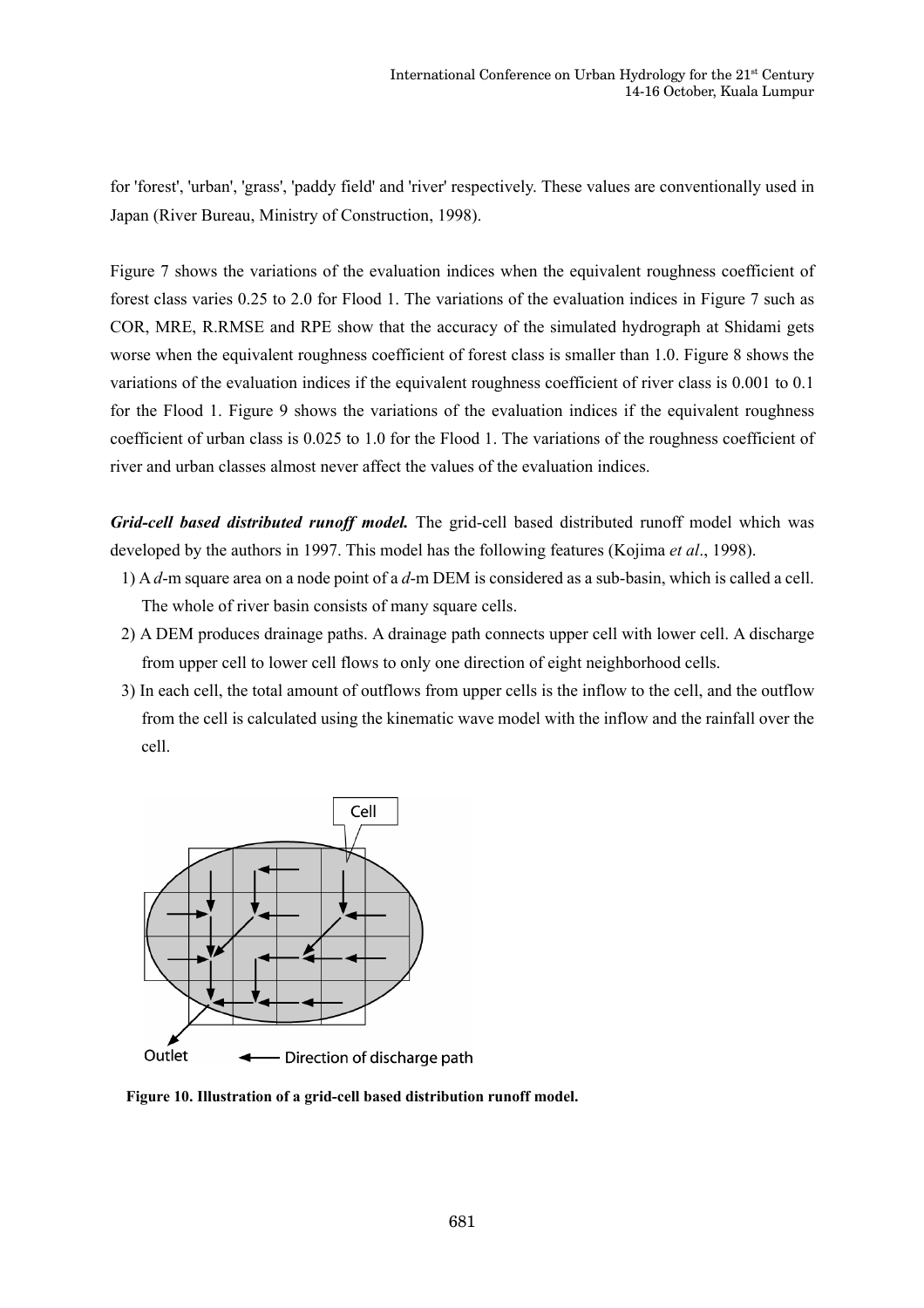Figure 10 shows the concept of a grid-cell based distribution runoff model. The equivalent roughness of each cell is determined based on the land use class of the cell. The cell with river is considered as the 'river' class. Figure 11 shows the variations of the evaluation indices if the equivalent roughness coefficient of 'forest' is 0.25 to 2.0 for Flood 1. Figure 12 shows the variations of the evaluation indices when the equivalent roughness coefficient of 'river' class is 0.001 to 0.1 for Flood 1. Figure 13 shows the variations of the evaluation indices when the equivalent roughness coefficient of 'urban' class is 0.025 to 1.0 for Flood 1.

When the roughness coefficients of 'river' and 'urban' class get small, the peak discharge errors almost never change, but MRE and R.RMSE get worse a little at the Shidami site. COR, MRE and R.RMSE get worse at the Shidami site when the roughness coefficient of 'forest' class is smaller than 1.5. The variations of the model parameters of the grid-cell based distributed runoff model hardly ever affect the accuracy of the simulated hydrographs as does the slope-channel kinematic wave model.

#### **COMPARISON WITH THE EACH RUNOFF MODELS**

For Flood 1, any runoff models can simulate good hydrographs at the lowest site Shidami. The storage function model (Smodel in the figures) overestimates the discharge volume at the upper site such as Mizunami and Toki, such as Figure 14.



**Figure 11. Variations of the evaluation indices of the grid-cell based distributed runoff model for Flood 1. The horizontal axis shows different equivalent roughness coefficients for forest class, and other parameters are fixed.**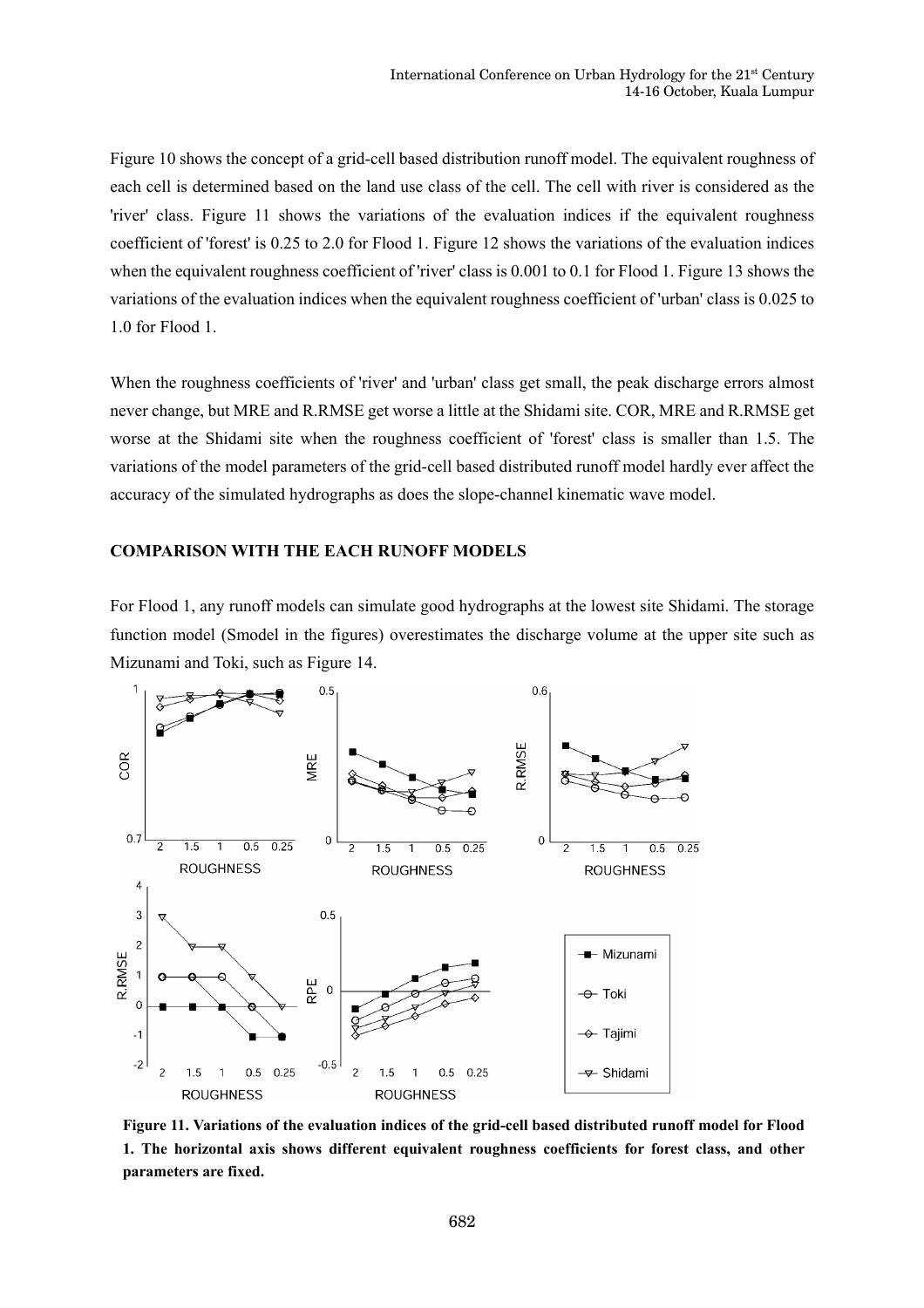

**Figure 12. Variations of the evaluation indices of the grid-cell based distributed runoff model for Flood 1. The horizontal axis shows different equivalent roughness coefficients for river class, and other parameters are fixed.**



**Figure 13. Variations of the evaluation indices of the grid-cell based distributed runoff model for Flood 1. The horizontal axis shows different equivalent roughness coefficients for urban class, and other parameters are fixed.**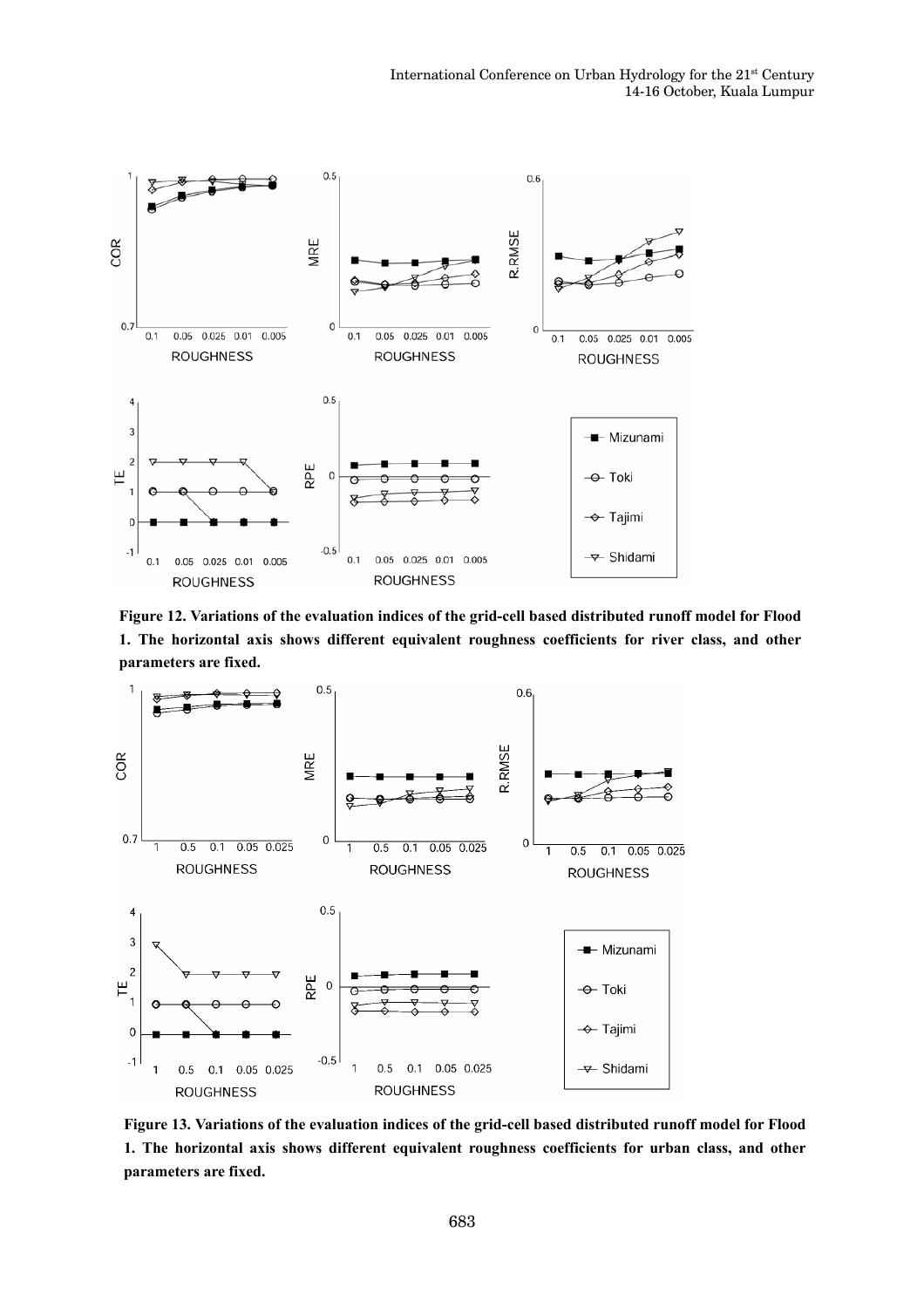

**Figure 14 Comparison of the simulated and the observed hydrographs for Flood 1.** 

Figure 15 shows the hydrographs for Flood 5. The grid-cell based runoff model (Cmodel) simulates the hydrographs with early peak time, and it underestimates the peak discharge volume. Although the storage function model reproduces the observed hydrographs well at Shidami, it overestimates the

peak discharge volume at the other observation sites. The slope-channel kinematic wave model (Kmodel) can reproduce the observed hydrographs well.



**Figure 15 Comparison of the simulated and the observed hydrographs for Flood 5.**